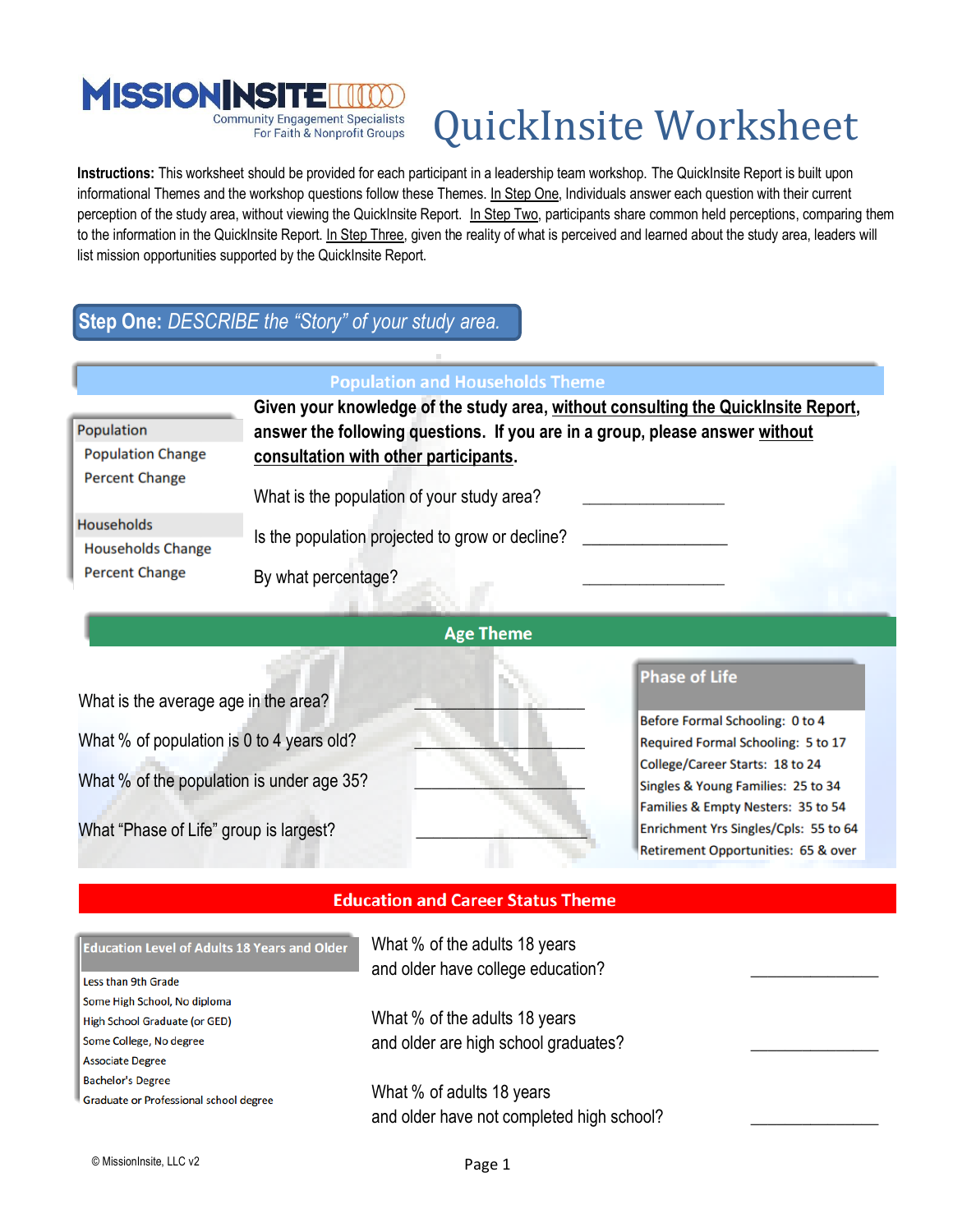#### **Community Diversity Theme**

| What is the % of current year racial ethnic population by group? |  | <b>Current Year Racial/Ethnic Percentages</b>                                                                                                                             |         |
|------------------------------------------------------------------|--|---------------------------------------------------------------------------------------------------------------------------------------------------------------------------|---------|
| % Asian                                                          |  | 1.9% 1.2% 1.1% 1.3%<br>Asian (Non-Hisp)                                                                                                                                   |         |
| % Black/African American (Non-Hispanic)                          |  | Black/African American (Non-<br>Hisp) <sup>o</sup><br>Pac Is/Am Ind/Oth (Non-Hisp)<br>White (Non-Hisp)<br><b>Hispanic or Latino</b><br>94.5%                              | Example |
| % White (Non-Hispanic)                                           |  |                                                                                                                                                                           |         |
| % Hispanic or Latino                                             |  | <b>Race and Ethnic History and Trends</b>                                                                                                                                 |         |
| % Pac Is/Am Ind/Other (Non-Hispanic)                             |  | <b>Racial/Ethnicity by Year</b><br>Asian (Non-Hisp)<br>Black/African American (Non-Hisp)<br>White (Non-Hisp)<br><b>Hispanic or Latino</b><br>Pac Is/Am Ind/Oth (Non-Hisp) |         |
| What group has the highest projected growth?                     |  |                                                                                                                                                                           |         |
| What group has the highest projected decline?                    |  |                                                                                                                                                                           |         |



## **Mosaic Lifestyle Segmentation Types**

Mosaic Lifestyle/Household Types provides insight into the behaviors, attitudes and preferences of the households within the Study Area. The result is a fuller multidimensional understanding of a community, neighborhood, zip code or other geography. What do you believe are the top Mosaic Groups in your area? **Circle at least three.**

| <b>Group A - Power Elite</b>         | <b>Group B - Flourishing Families</b>                                       | <b>Group C - Booming With Confidence</b> |
|--------------------------------------|-----------------------------------------------------------------------------|------------------------------------------|
| Group D - Suburban Style             | <b>Group E-Thriving Boomers</b>                                             | <b>Group F-Promising Families</b>        |
| <b>Group G - Young City Solos</b>    | Group H - Middle Class Melting Pot                                          | <b>Group I-Family Union</b>              |
| Group J - Autumn Years               | <b>Group K - Significant Singles</b>                                        | <b>Group L-Blue Sky Boomers</b>          |
| <b>Group M - Families in Motion</b>  | <b>Group N-Pastoral Pride</b>                                               | Group O - Singles and Starters           |
| <b>Group P- Cultural Connections</b> | Group Q - Golden Year Guardians                                             | Group R - Aspirational Fusion            |
| <b>Group S-Economic Challenges</b>   | (Note: See separate handout for brief descriptions of the 19 Mosaic Groups) |                                          |



## **Financial Resources Theme**

What is the Average Household Income?

 $\overline{\phantom{a}}$ 

Is the Ave. Household Income Growing or Declining? \_\_\_\_\_\_\_\_\_\_\_\_\_\_\_

What percentage of the households are Below Poverty Level? \_\_\_\_\_\_\_\_\_\_\_\_\_\_\_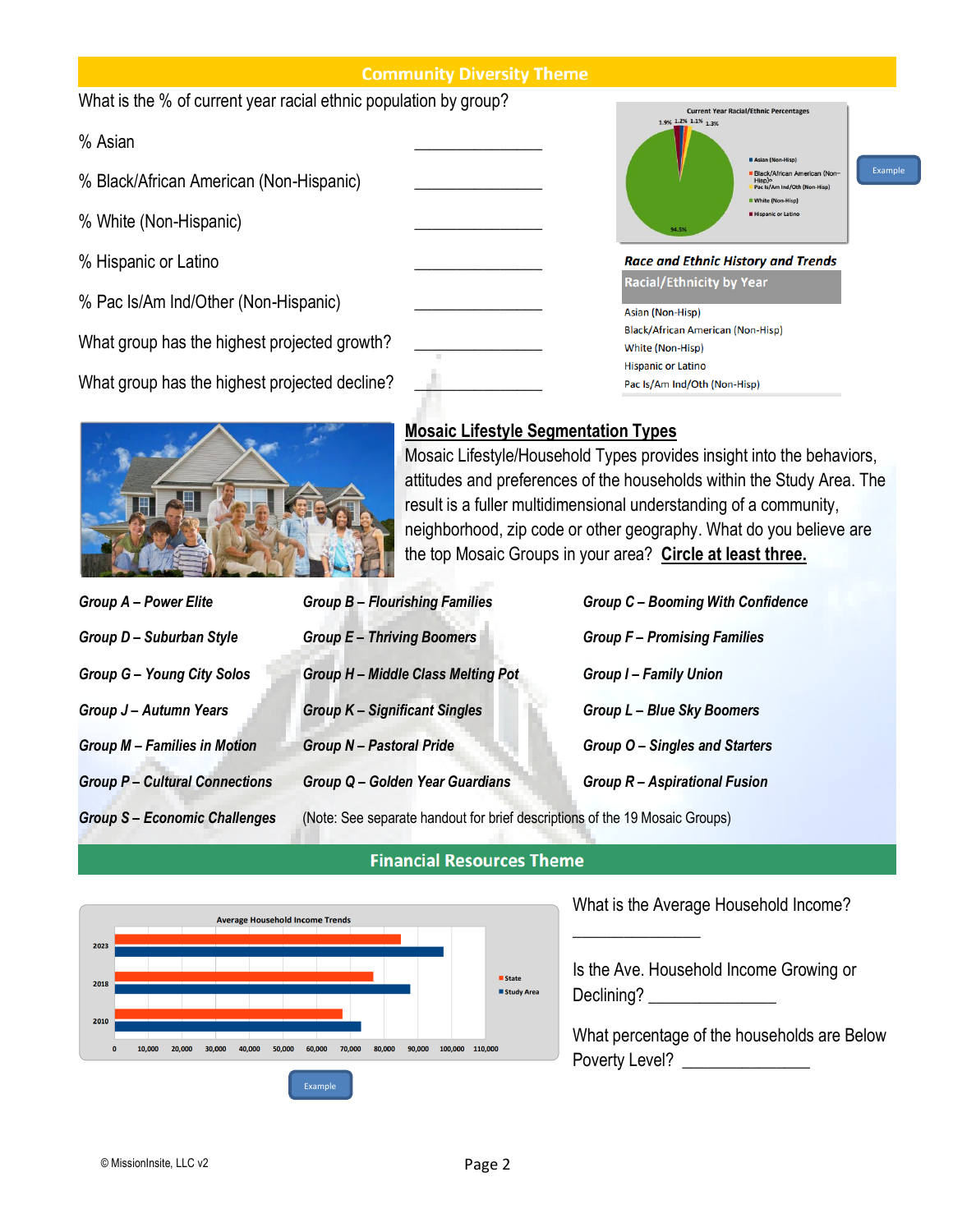## **Step Two:** *DISCOVER* the "Story" of your study area.

- In small groups of no more than 5 persons, create a group perception of the study area THEMES based upon the individual responses to the questions in Step One.
- Please record your small group's THEMES perception for sharing with the full group. Your report should include **POPULATION AND HOUSEHOLDS THEME, AGE THEME, EDUCATION AND CAREER STATUS THEME, COMMUNITY DIVERSITY THEME & FINANCIAL RESOURCES THEME**.
- Each small group should share their Perception Report with all participants gathered. Recording small group Perception Reports on newsprint (or other media options) following each small group presentation is valuable allowing everyone in the room to experience the diversity of small group perceptions about the study area.
- Return to the small groups and distribute the study area QuickInsite Report to each participant.
- Using the QuickInsite Report and the small group Perception Report, each small group should spend 10 minutes reflecting upon the discussion questions provided below.
- Following the small group discussion, each group will move on to STEP THREE in the process.

### Discussion Questions:

- 1. Are there any surprises after comparing the group Perception Reports to the QuickInsite Report?
- 2. Are there any confirmations of what was perceived to be true about the study area?

\_\_\_\_\_\_\_\_\_\_\_\_\_\_\_\_\_\_\_\_\_\_\_\_\_\_\_\_\_\_\_\_\_\_\_\_\_\_\_\_\_\_\_\_\_\_\_\_\_\_\_\_\_\_\_\_\_\_\_\_

\_\_\_\_\_\_\_\_\_\_\_\_\_\_\_\_\_\_\_\_\_\_\_\_\_\_\_\_\_\_\_\_\_\_\_\_\_\_\_\_\_\_\_\_\_\_\_\_\_\_\_\_\_\_\_\_\_\_\_\_

## **Step Three:** *DETERMINE Your Mission Opportunity*

Regardless of theological tradition, God's people are called to *"Go into all the world and preach the good news to all creation."* Mark 15:15 NIV. Discovering mission opportunity begins by asking "Who is my Neighbor?" In Step One, we discovered the "story" of our mission area. In Step Two, we began to think about ways to connect to the ministry area around us.

Continuing in your small group, answer the following questions.

1. **Reflecting on the "Story" of the people living within your study area, create a list of at least 3 significant "life concerns" that might likely be present in the population represented. Another way to ask the question might be; "What are their needs?" or "How might we engage them?"**

#### Examples:

- Our community has a large number of families with children, but with seemingly low income. They may have need for low cost daycare services or help with finding employment.
- Our community has a growing number of more affluent retirement age families. There may be opportunities for senior ministries around leisure issues including travel.